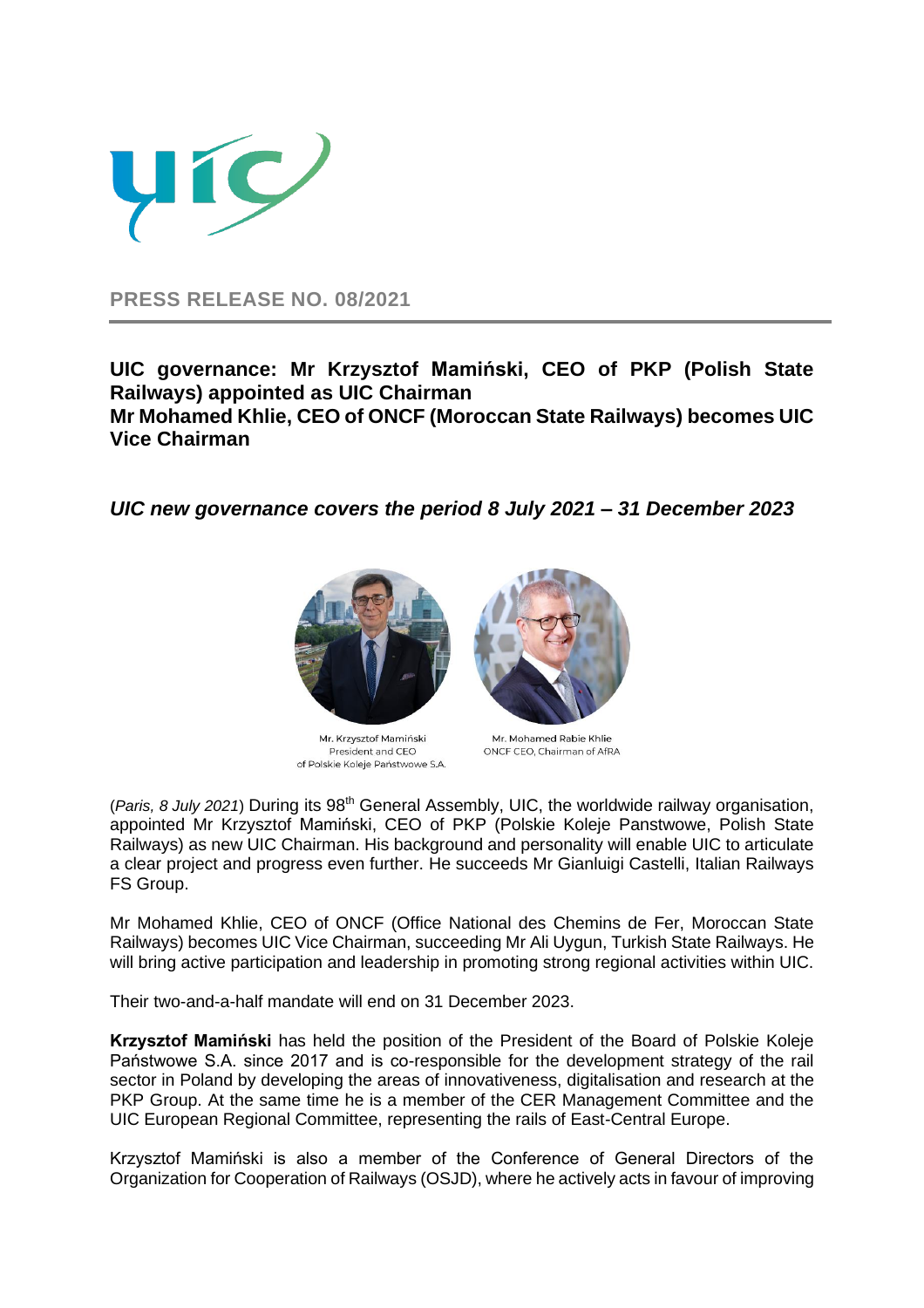cooperation between Europe and other regions of the world. He has been involved in the rail sector for 40 years now, and worked his way up the career ladder, starting with the IT center with PKP and ending with managerial functions at the companies from the PKP Group. From 1990 to 1998 he held the position of the President of NSZZ "Solidarność" and was responsible for negotiations and shaping the social dialogue around the domestic transport sector.

From 1998 to 2002 he served on the board of Polskie Koleje Państwowe (Polish State Railways), holding the position of the Member of the Board in charge of restructuring and privatization (1998-2000) and employee affairs (2000-2002); co-author of the concept of restructuring Polish railways, actively involved in the successful implementation of a new structure taking into account the liberalisation of the European rail market.

Since 2002 and up until now he continuously holds a position of power in the Polish association of railway employers, including several times as President of the Board (2002-2003, 2005- 2013 and since 2017 until now). He is also the Chairman of the supervisory boards of one of the biggest railway carriers in Europe: PKP Cargo S.A. and PKP Intercity S.A. An economist by education, he graduated from the Faculty of Management and Economics of Services at the University of Szczecin and post-graduate studies at Kozminski University in Warsaw; major: European Management Model, owner of an MBA diploma.

He said*: "It is not only a great honour to be elected as the new chairman of UIC, but primarily an enormous responsibility and recognition for current activities – mine, as a manager with decades of experience, but mostly thousands of railwaymen and other people strongly involved in supporting the expansion of railway on daily basis. Since 1922 Polish National Railways (PKP) have been a member of UIC and, at the same time, one of the founding*  entities. It gives me a sense of satisfaction, that today, when for the first time in the history of *European Union we are celebrating European Year of Railways, our voice has a chance to be heard even stronger on the international arena. Please bear in mind that PKP, as a member of all main, international organisations acting in the railway domain, represents the interests of entire railway sector in Poland."*

**Mohamed Rabie Khlie** graduated from the Mohammadia School of Engineering (EMI) in Morocco with a degree in Engineering. He joined the Moroccan National Railways Office (ONCF) in 1987, where he held various positions of responsibility before being appointed Director General of ONCF in July 2004.

At the head of ONCF, he was the initiator of structural changes that revolutionised the railway sector, making it a model recognised by institutions and even recommended as a reference.

Some of the key milestones led since his appointment, marking the history of the Moroccan railways, include:

- The first milestone which consisted in the successful conduct of the sector reform, through a major restructuring and reorganisation plan, which has helped to redress the economic and financial situation of the Office, while putting it on the path of sustainability and durability;

- The second milestone focused on the realisation of major projects that reconfigured the Moroccan railway system. It included the project of the first Arab-African high-speed train 'Al Boraq' linking Casablanca (economic capital) to Tangier in the North (gateway to Europe) inaugurated in November 2018, and which is now the pride of a whole continent. In addition, there is the modernisation and increase in capacity of the conventional network, the construction of "new generation" stations, the development of a network of logistics platforms and the positioning as a logistics integrator.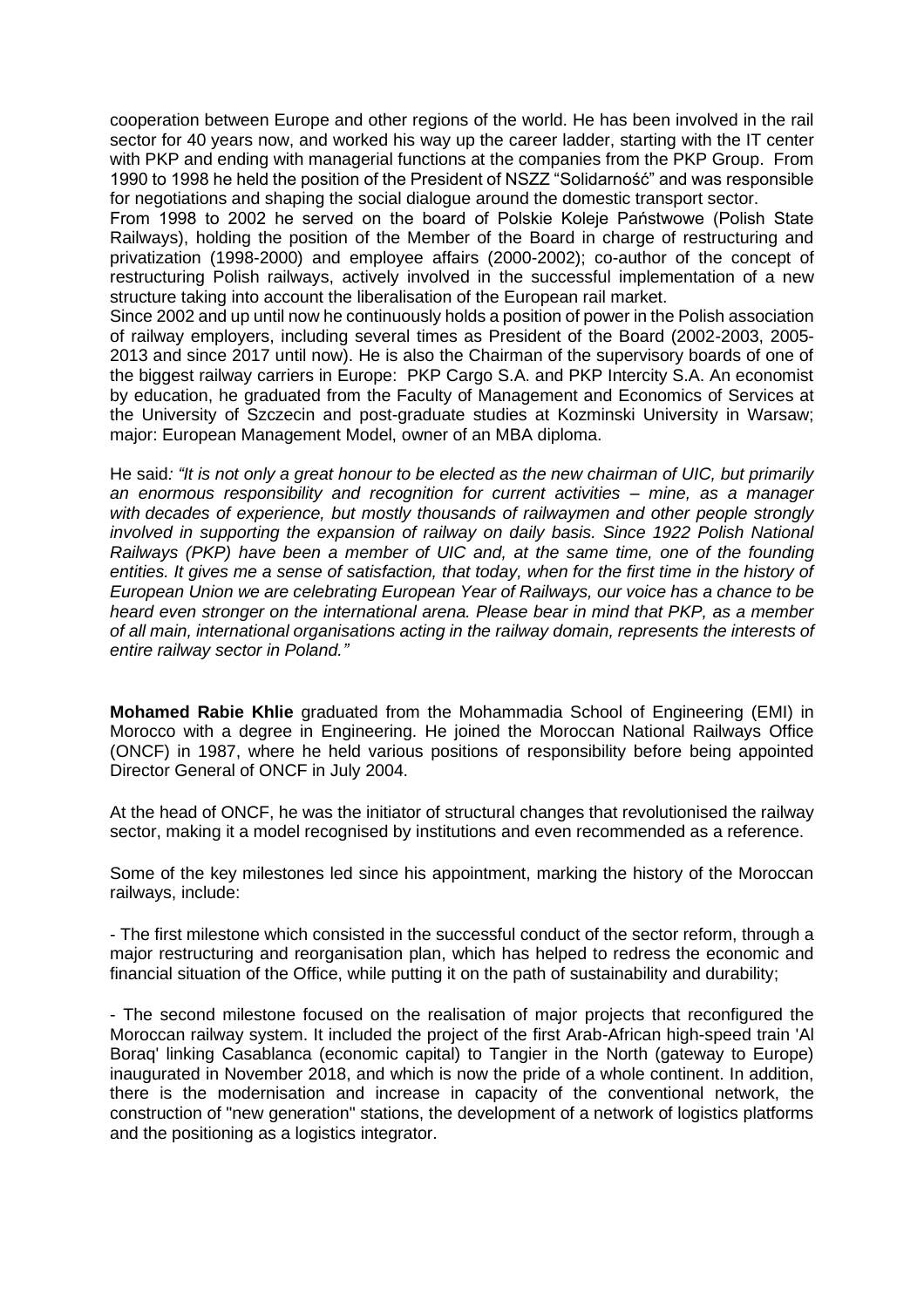For the last two decades, Mr Khlie has been continuously involved in international and regional activities related to the railway sector, contributing his vision, sharing his expertise and knowhow, with the ambition and determination to contribute to reposition and establish the railways of tomorrow:

- Active member of the Intergovernmental Organization for International Rail Transport (OTIF) since 2006;

- Current President of the Maghreb Rail Transport Committee;

- Chair of the UIC African Region since July 2010 where he has succeeded in federating members around a common project supported by innovative actions put at the service of African Railway networks.

On another level, Mr Mohamed Rabie Khlie is involved in various work-related activities. He is a member of the National Council of the Association of Engineers of the Mohammadia School of Engineering (AIEM) and President of the Commission of Relations with International Institutions of the Royal Moroccan Football Federation

He said*: "In the light of future challenges, our ambition is to launch a railway system that is stronger, more powerful, more inclusive and more useful."* 

François Davenne, UIC Director General, said: "*The new governance of the UIC composed of Krzysztof Mamiński, CEO of PKP, as our new Chairman and of Mohamed Khlie, CEO of Moroccan Railways, as Vice-President, has received unanimous support at the General Assembly that has just taken place.* 

*For the Association after the Covid 19 pandemic it is important to have a strong team. The railway mode has demonstrated its ability during the crisis to ensure essential travel and supply to our citizens, but companies have been severely impacted.*

*All studies show that we have 10 years to drastically reduce our transport-related emissions: a massive modal shift to rail is necessary. For this to happen, we need to change mindsets and associate rail with new words like flexibility, comfort and freedom.*

*To achieve this, we need to work on a compelling narrative for the future of mobility with rail as the backbone. All UIC regions are united towards this objective.*

*Thanks to the involvement of President Castelli from FSI and of Vice President Ali Uygun of Turkish Railways, who is also President of the Middle East Region, regular meetings of the Regional Presidents are held to develop a common strategy around structuring projects:*

- *o Digitalisation*
- *o Digital platforms for freight and passengers*
- *o Multimodality*
- *o International corridors.*

*Krzysztof Mamiński's presidency will enable this interregional vision to be amplified. Poland's unique position at the intersection of corridors from Asia and Europe will inspire innovative collaborations.*

*For the first time in its history, the UIC will have a Vice President from the African region with Mohamed Khlie, DG of Moroccan Railways. This is a strong symbol to show that the*